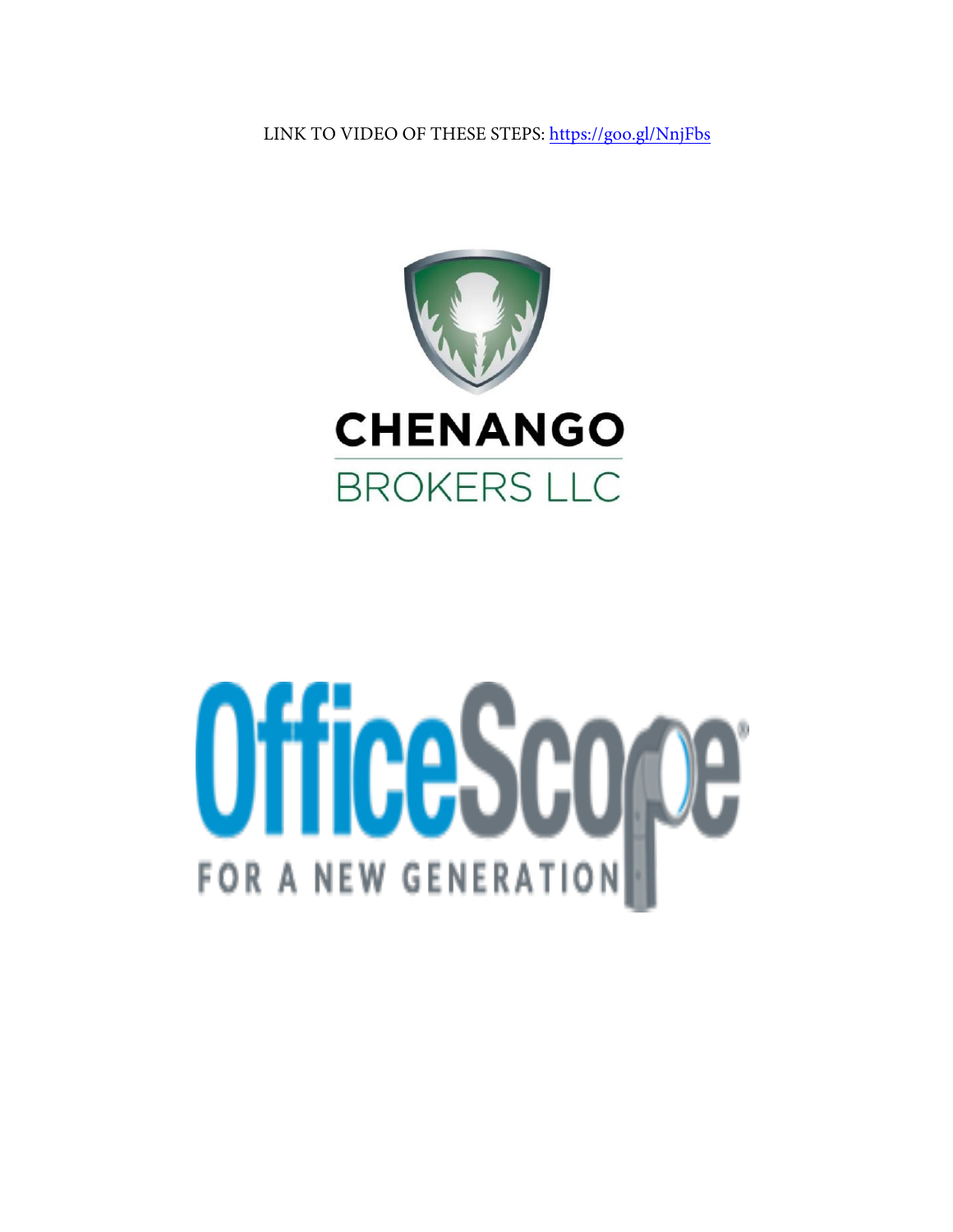## **Directions**

- Go to our website [www.chenangobrokers.com](http://www.chenangobrokers.com)
- Click on the "Get Your Chenango Mail" icon in the dark green toolbar at the top. This will bring you to the Office Scope login page.

|                                                              | <b>OfficeScope</b> |
|--------------------------------------------------------------|--------------------|
| <b>Welcome!</b><br>Please login with your email and password |                    |
|                                                              |                    |
| login                                                        |                    |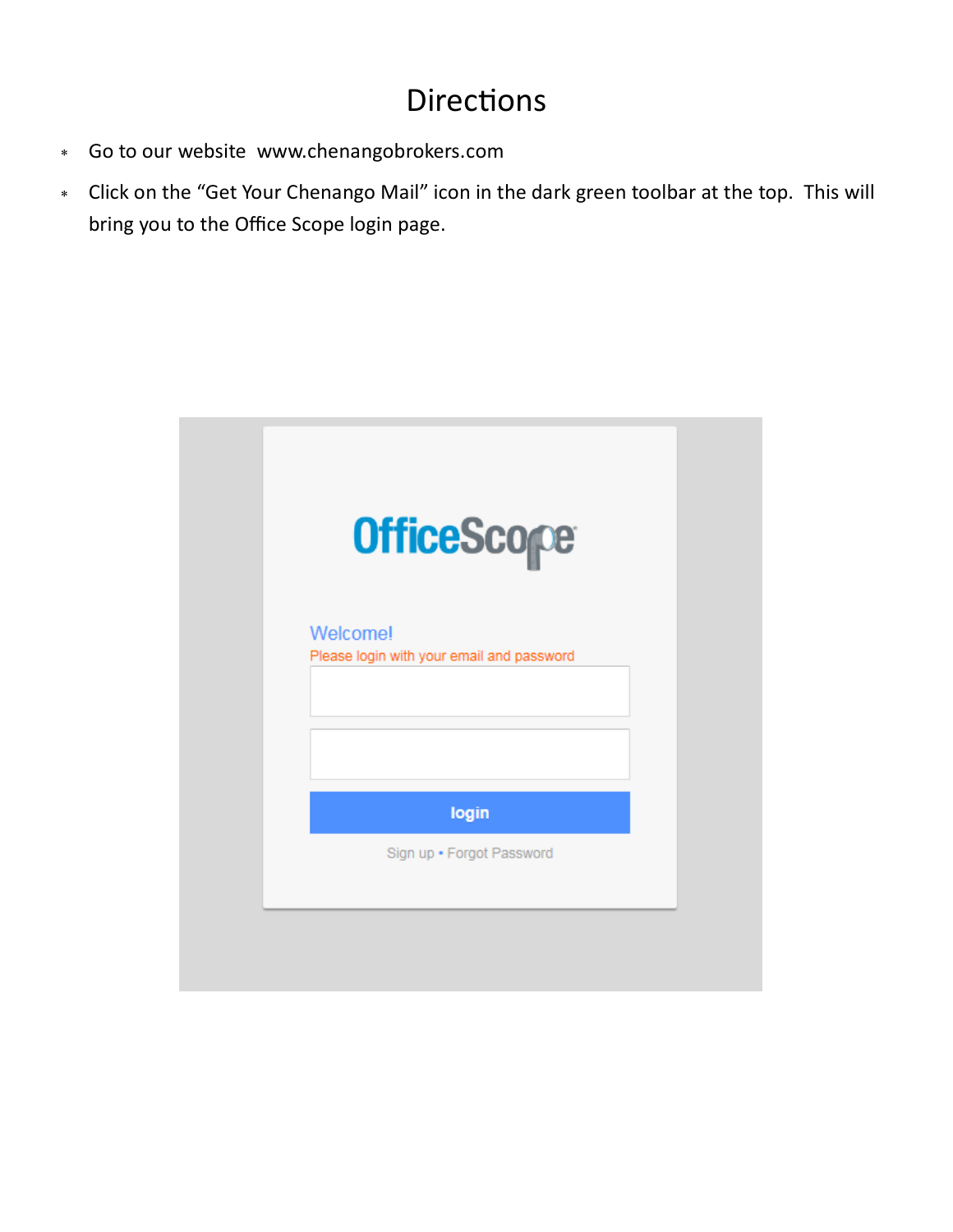## To Log in

- In order to be able to login properly, you will need to use Internet Explorer
- Log in using your 3-digit agent code assigned by Chenango Brokers. Please note, the login not your email address as indicated on the website
- The password was provided when you signed up. If you do not have it, please contact our office.
- Please keep in mind, the password is case sensitive and is all lowercase.
- Once you get in, you will see in the middle there is a large white box that is labeled "My Documents" in blue at the top.
- If you previously used the Docstar Webmail system, you will have two folders. The older dated folder will be the Docstar Webmail files. The newer dated folder will be the OfficeScope documents.
- The date on the folders are the date the folders were created, not the date the most recent document was added.
- \* If you hover your mouse over the agent code, you will see it becomes a hyperlink. If you click on it, it will get you into the folder.
- As you can see, the documents are listed alphabetically by customer. You can go into each folder by hovering over the clients name. There you will see the documents for each customer listed. There is not a way to search or to rearrange by date.
- When you click on a document, it will come up in another screen. You will see there is a toolbar on the bottom. If you hover over the icon, it should tell you what the tool is.
- To get back to the main screen, please click the My Documents link in the left toolbar under Favorites. Clicking the back button will not work in this system.